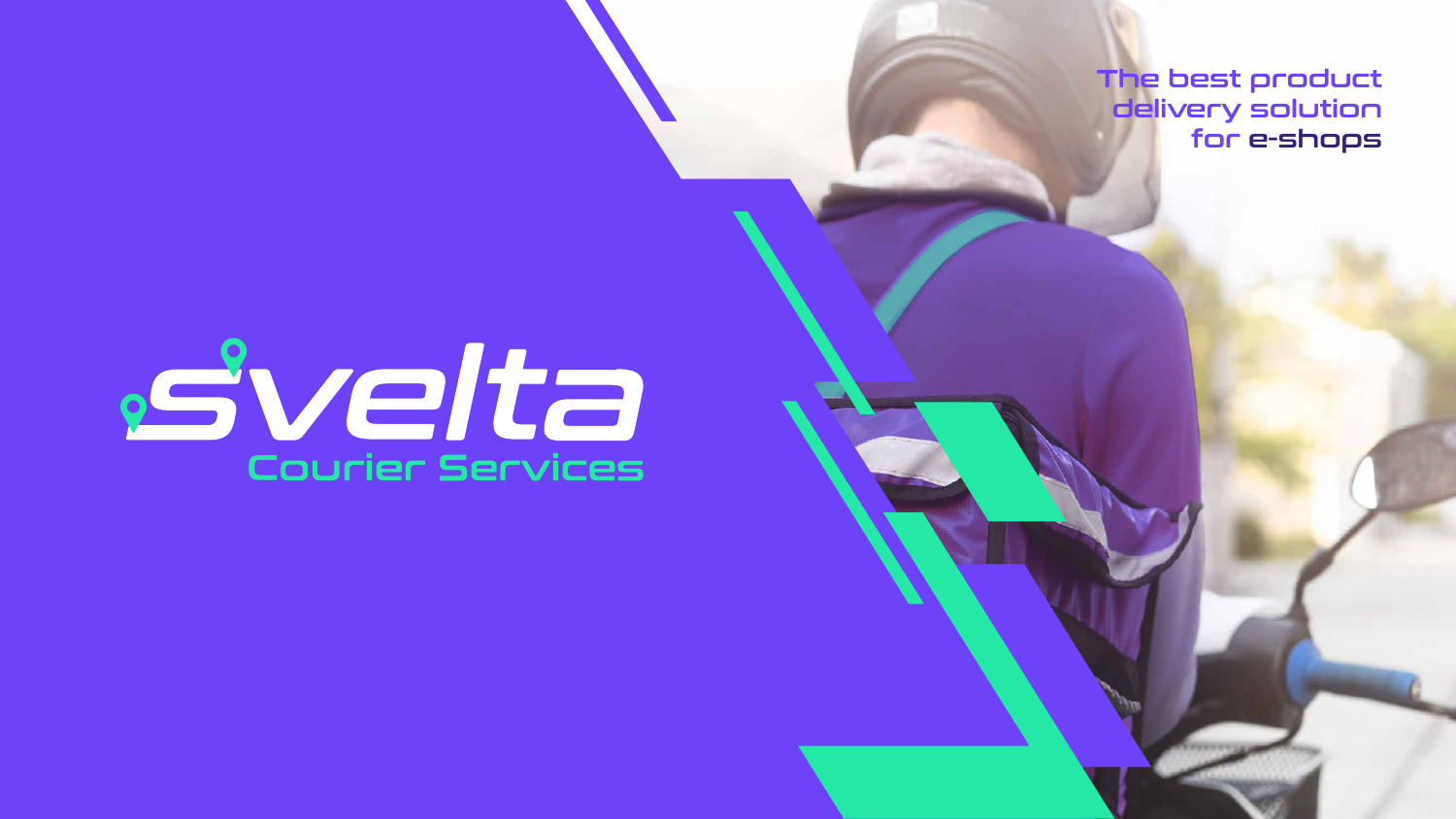A technology start-up born in Cyprus

#### Who we are

#### Svelta is a pioneering technology start-up providing a-to-z solutions for businesses and **e-commerce shops** ranging from:





Last-Mile Delivery.



#### *Already trusted by:*











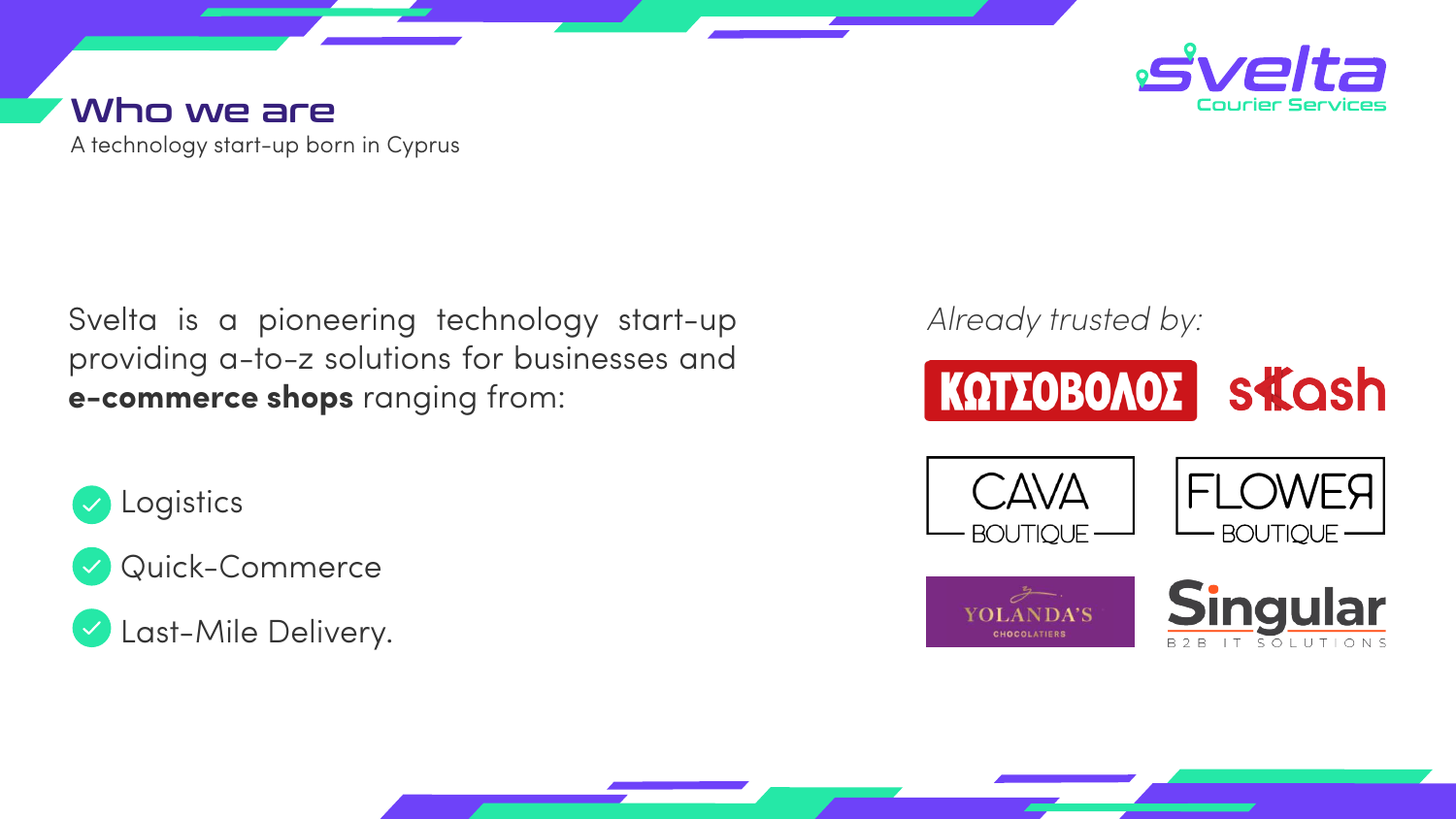Door to door fast delivery across Cyprus

#### What we do







\* 5 days delivery refers to 5 business days.

\*\* Pick up & drop off point for 30min & 2hour delivery must be in the same city. Otherwise it goes to a next day slot. \*\*\* If same day delivery has pick up and drop off in different cities, the request must be made by 12:00pm, after that it goes to next day delivery.



#### **from €2 per delivery 0% Commission**

# door to door Pick Up & Delivery across Cyprus !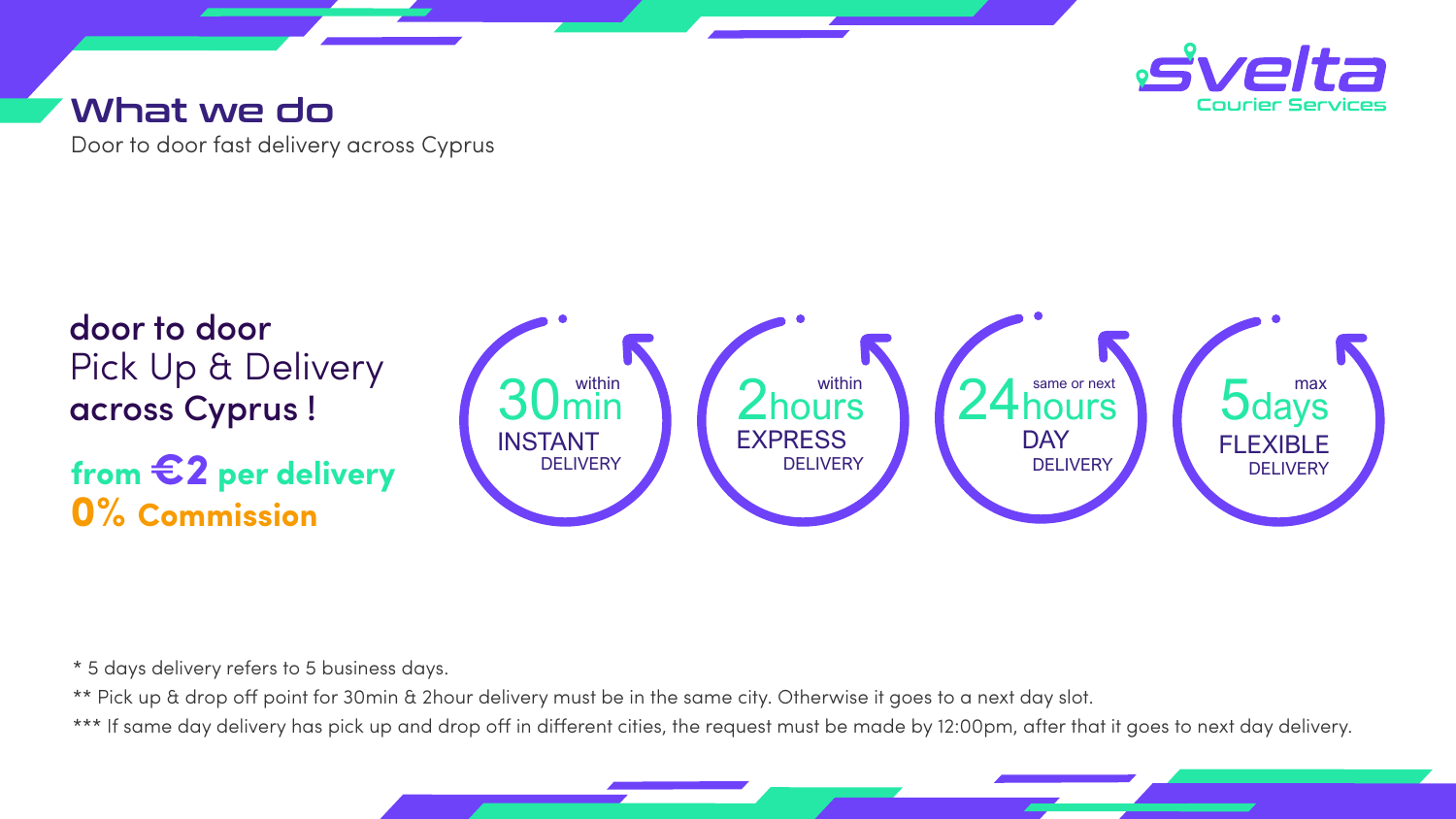A complicated process made simple

#### How it Works





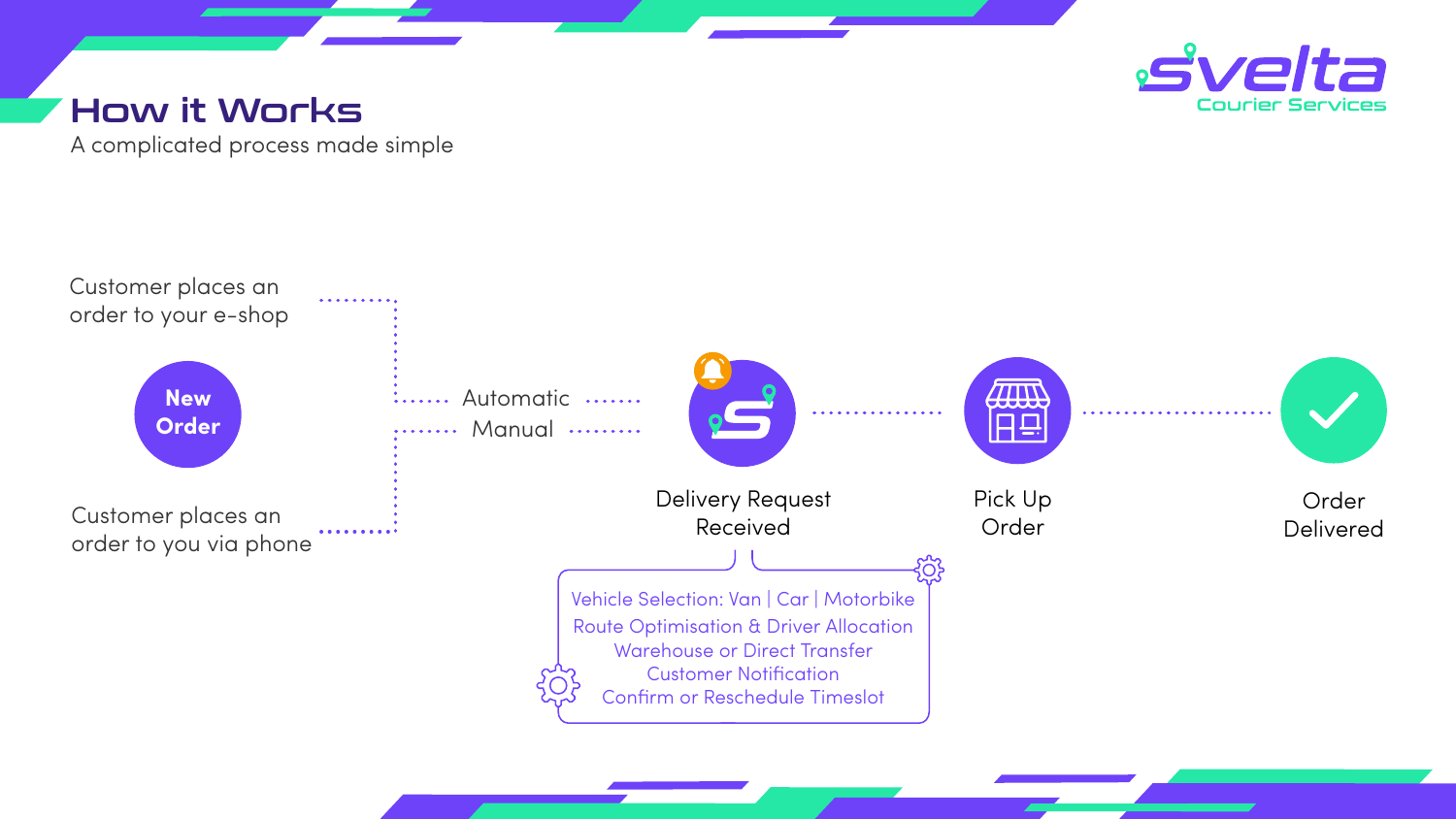Everything you need and more

### **V** Live Tracking

- **Customer Notifications**
- **Easy Rescheduling**
- Pay Card or Cash on Delivery
- API Integration
- **Dynamic Pricing**
- Route Optimization
- Reusable QR codes
- SaaS



# Top Features



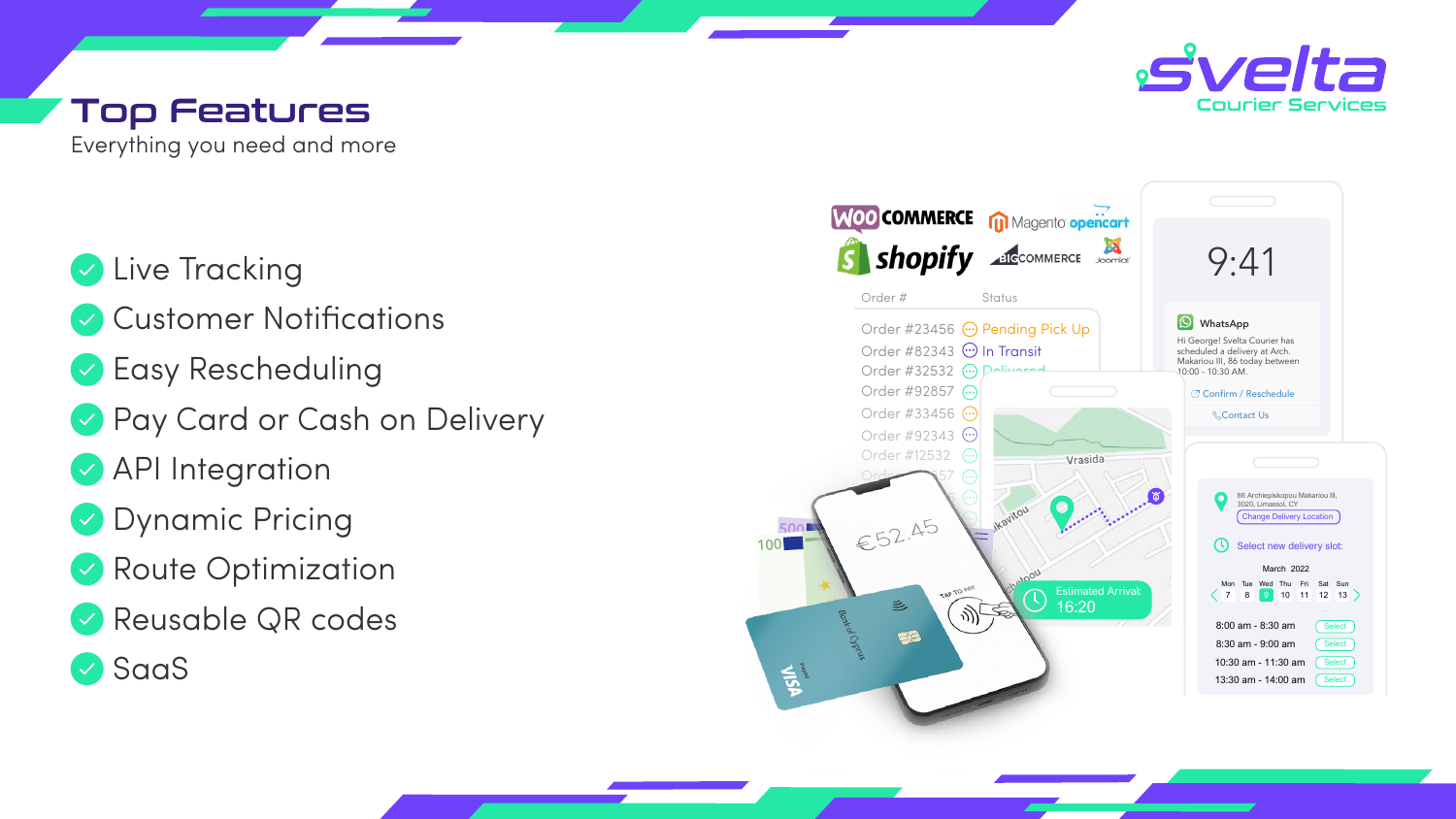For our partners & your customers

# Live Tracking

Your customers can track their package through a simple link, see the status of their order & check it's live location.



You can place new orders or view and manage all past and pending deliveries through your own admin dashboard.

#### Admin Dashboard For Our Partners

For Your Customers Live Link



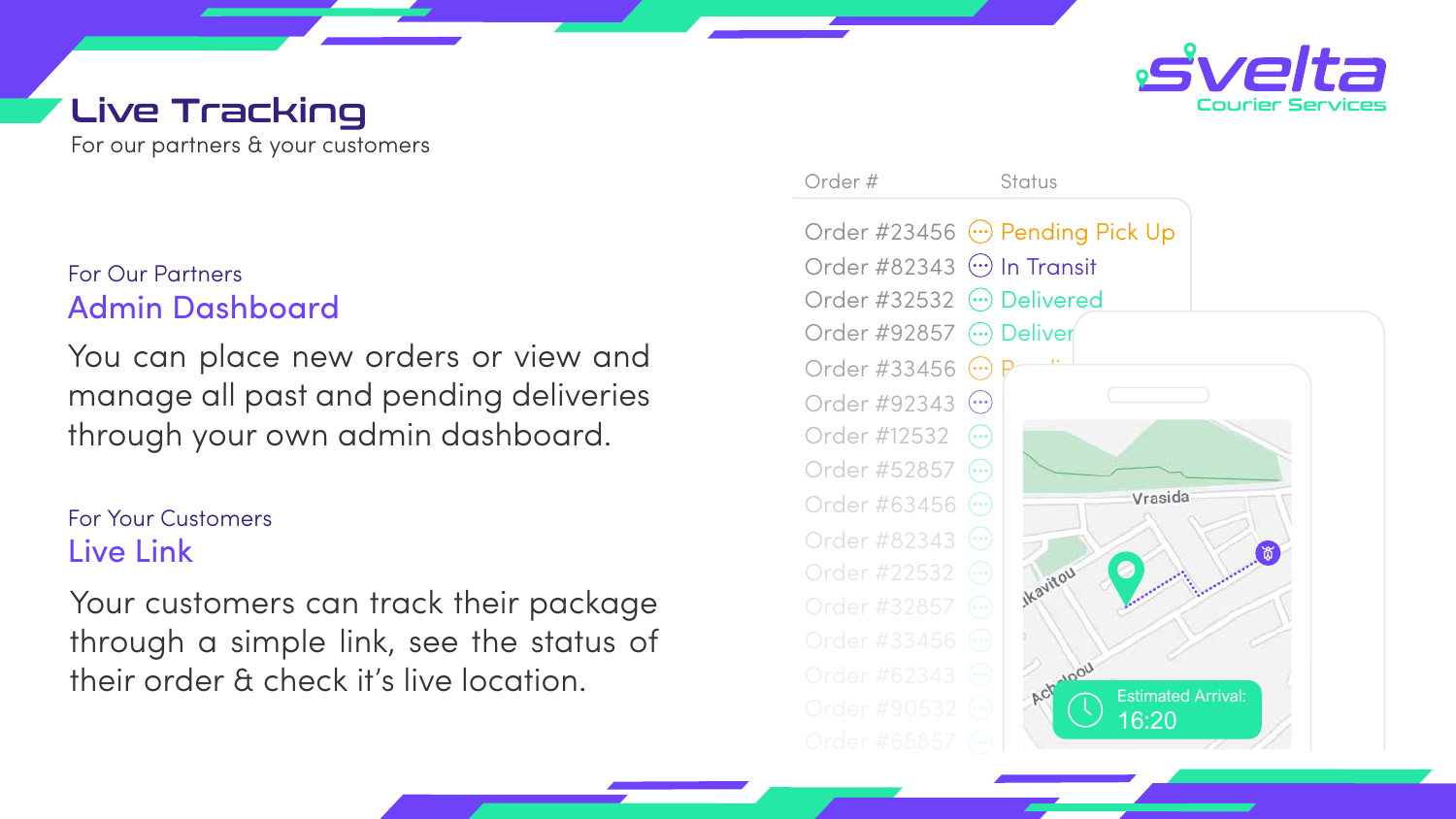Confirm & Reschedule to never miss a delivery

#### Customer Notifications

The recipient has the option to reschedule a delivery to a new day, time slot or even location.







Delivery slots are communicated to recipients via WhatsApp / Viber / SMS with interactive messages

#### WhatsApp Message

#### Reschedule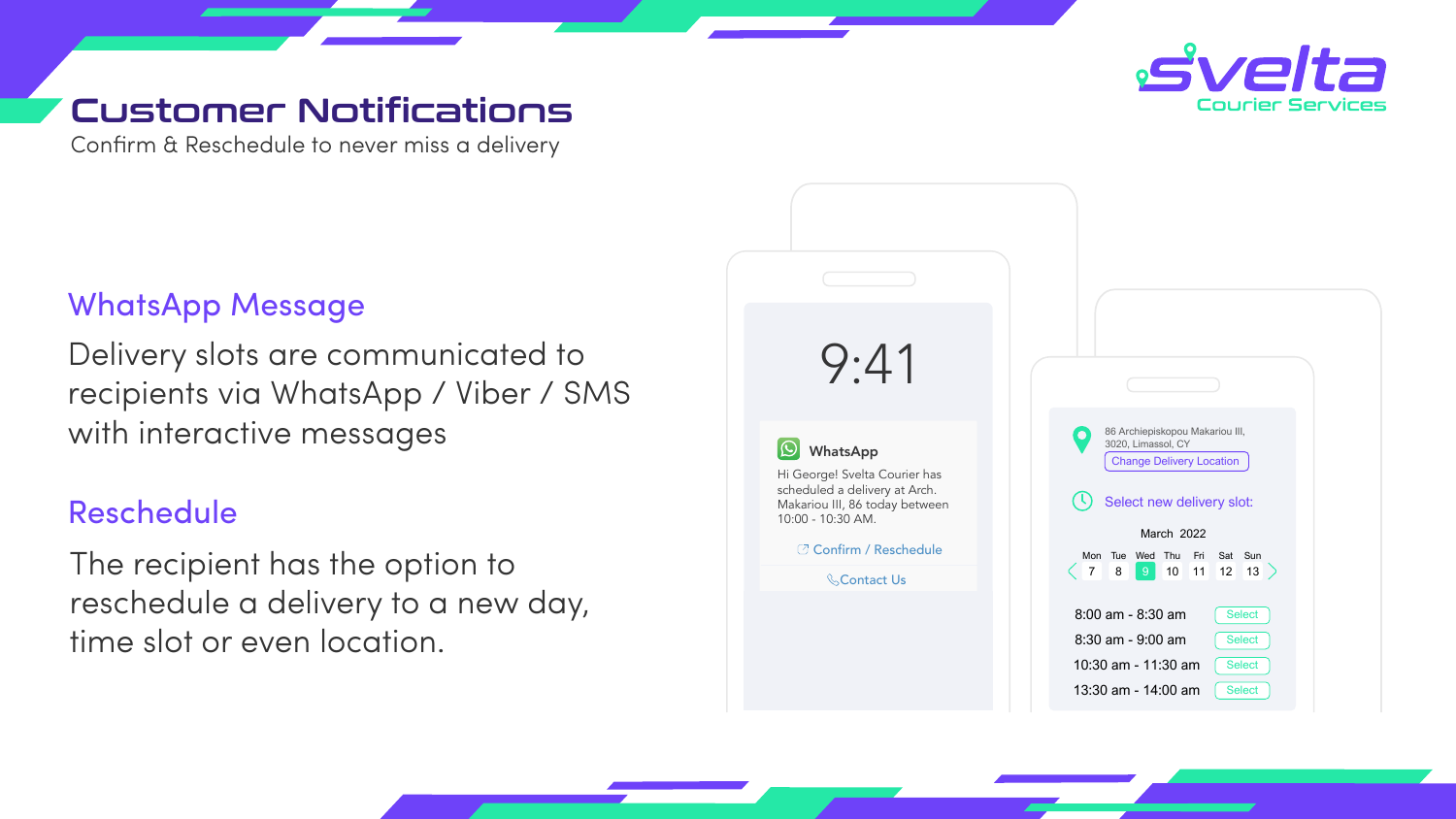Connect your e-shop to automate delivery requests for new orders

# API Integrations

#### Our technology allows for an easy **integration with any e-commerce shop.**

 From the most popular CMS to custom coded websites, we can connect your online store with our API so that all new **orders are sent automatically** to your Svelta dashboard for us to process.



# **MOO COMMERCE S** Shopify Magento<sup>®</sup> opencart







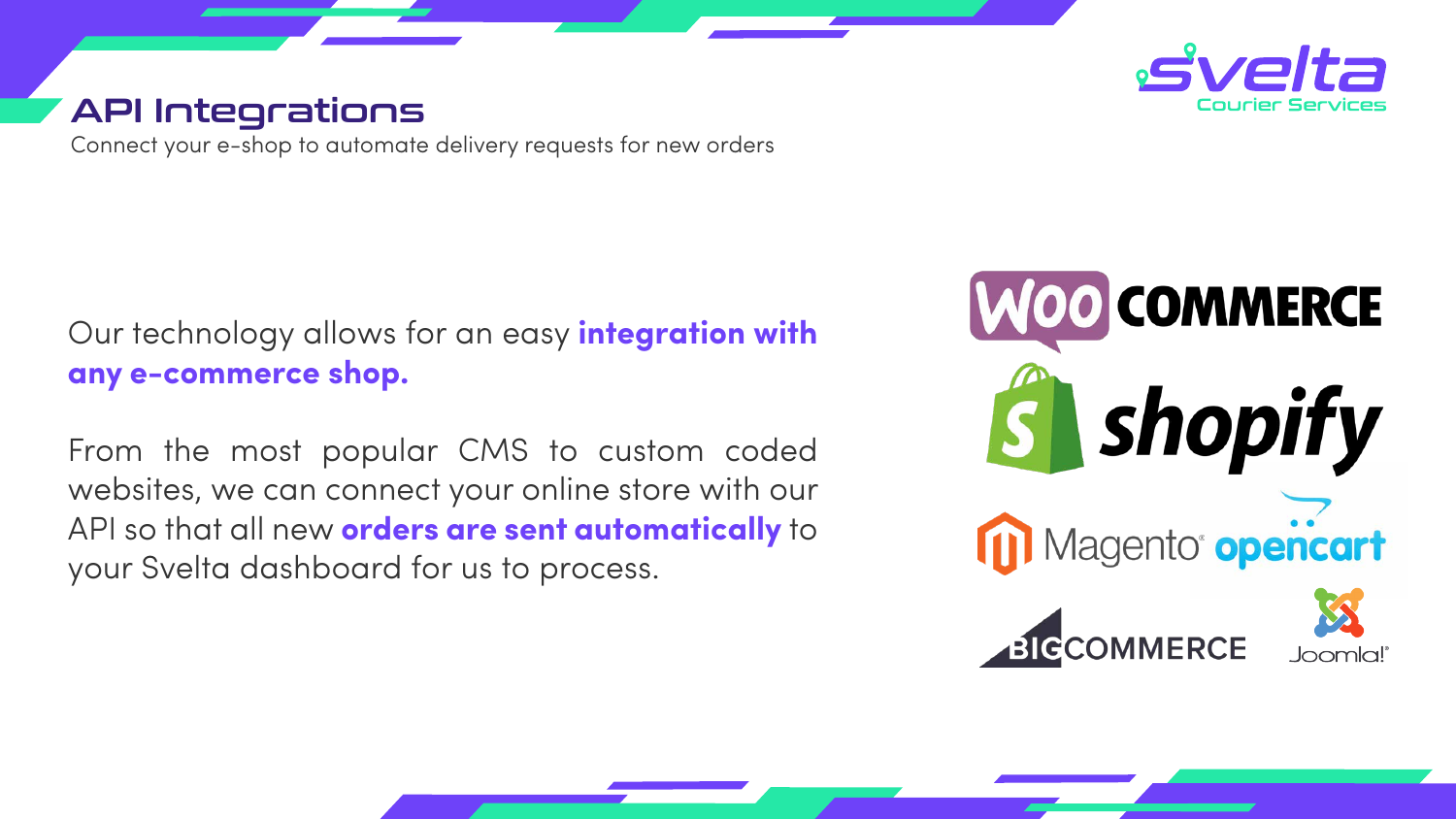#### Full flexibility to suit your needs Manual Orders

No problem, you can always add a new delivery request via your admin dashboard quickly and easily. **Add New Delivery** 







<u> 1989 - Johann Stein, Amerikaansk politiker (\* 1989), deur de Fryske kommunester (\* 1989), deur de Fryske kommun</u>

Do you take orders via phone, social media or any other way?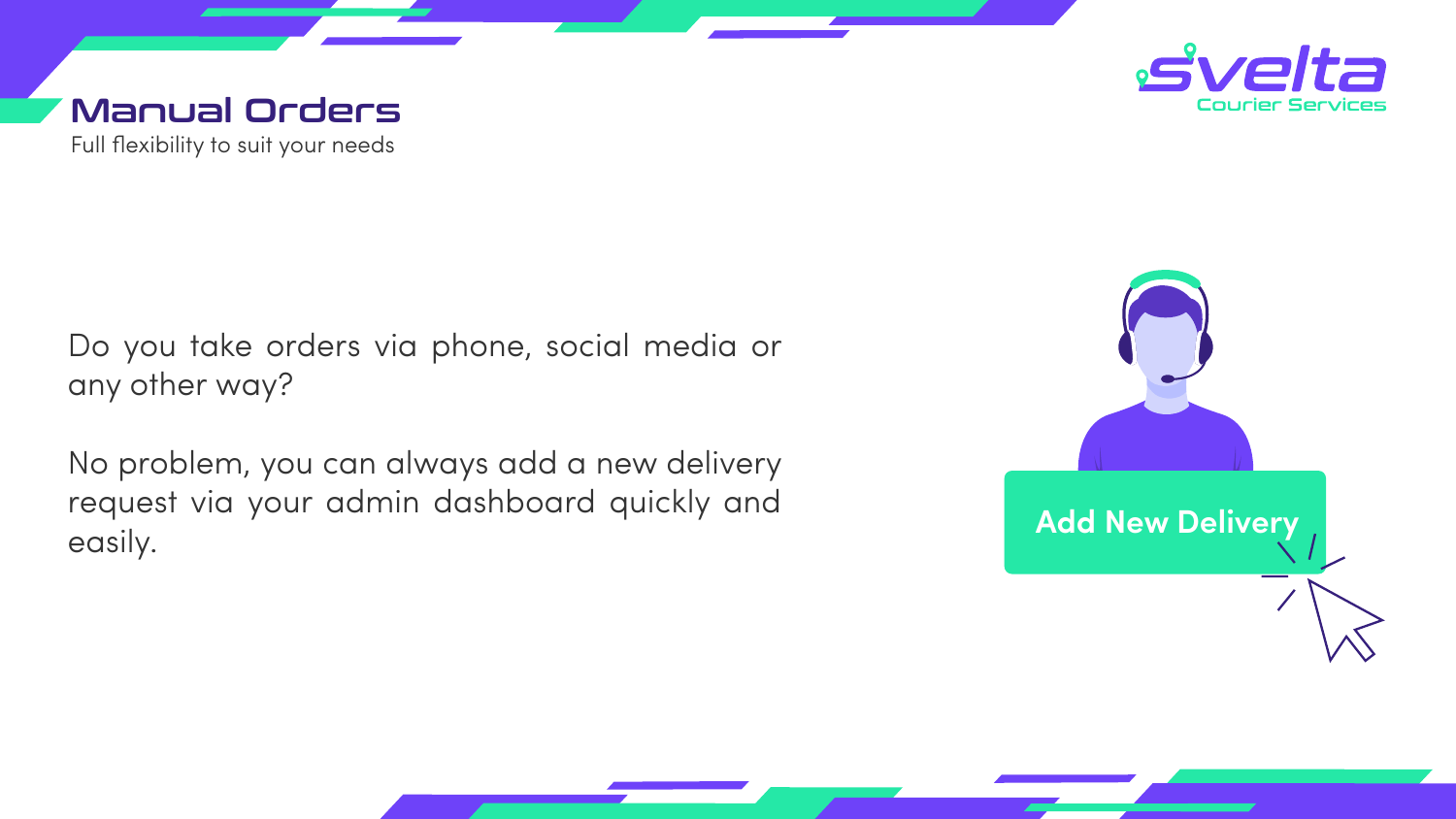



#### Cash or Card on delivery Payment Options

Do you wish to offer more payment options to your customers?

All our drivers are equipped with a mobile POS App and can accept **card or cash payments on delivery** on your behalf.

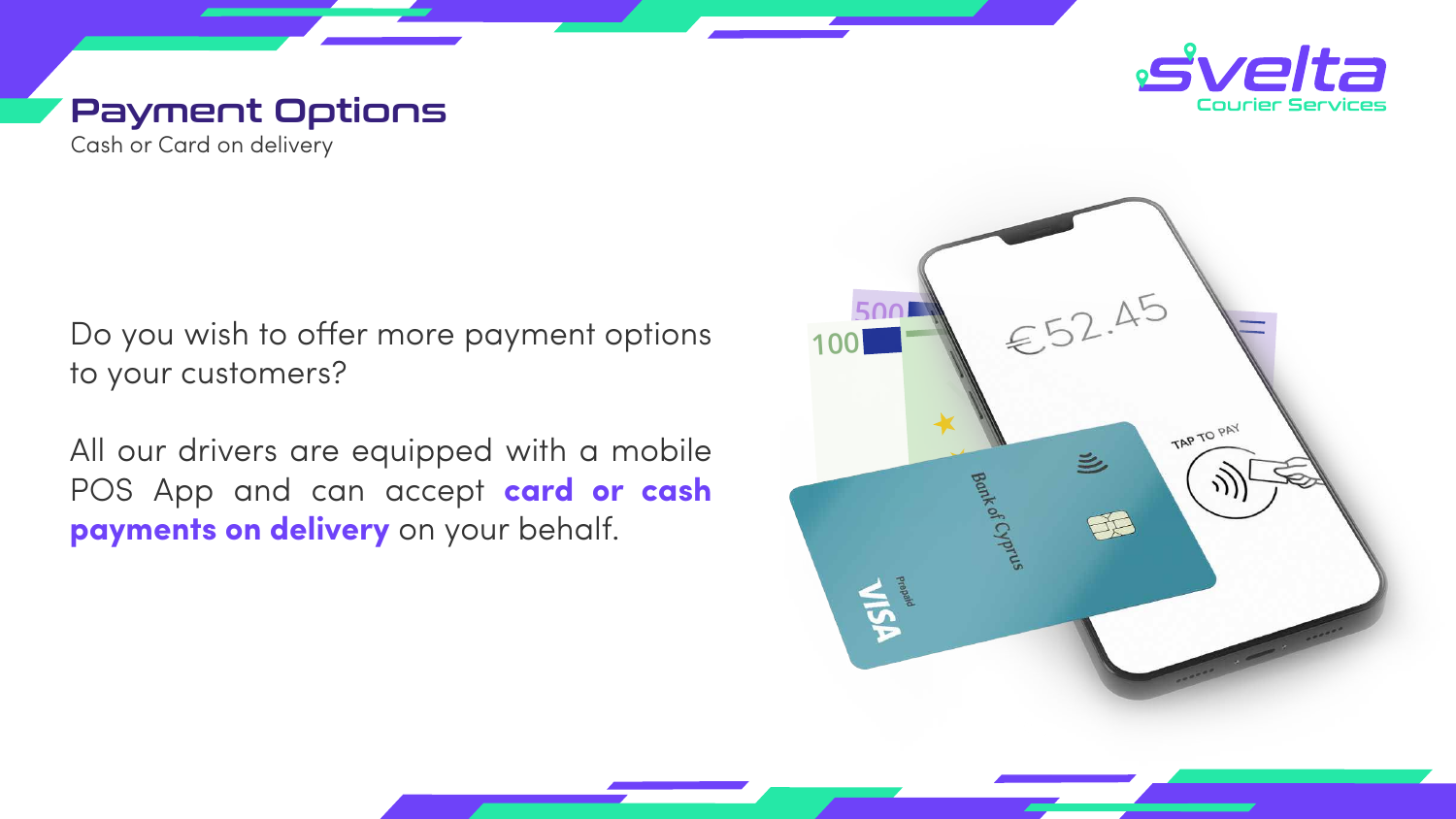Complete your registration online in 3 easy steps and get **5 rides for FREE**.

Time required: 5-10 minutes

To get 5 FREE deliveries

#### **Special Offer**

# Register Now

https://www.sveltacourier.com/Partner/RegisterPartner **httachturer/Click to Register https://www.sveltacourier.com/en/Partner/RegisterPartner**









https://www.sveltacourier.com/Partner/RegisterPartner